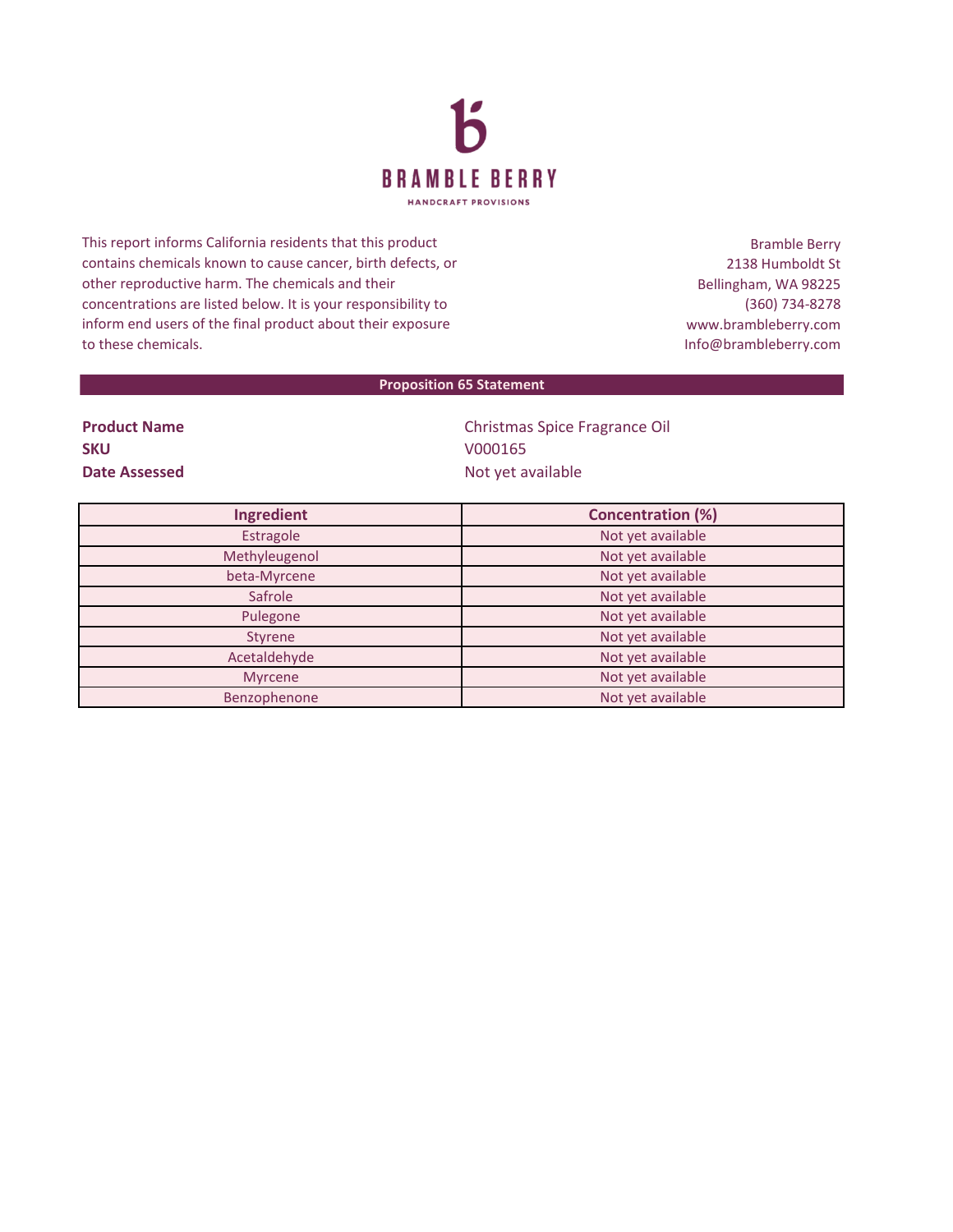

This report reflects the safe usage rates for this fragrance formula based on the International Fragrance Association (IFRA) 49th Amendment standards. IFRA reviews thousands of ingredients and issues guidelines for their usage, or bans the use of certain ingredients.

Bramble Berry 2138 Humboldt St Bellingham, WA 98225 (360) 734-8278 www.brambleberry.com Info@brambleberry.com

## **IFRA Statement - 49th Amendment**

**SKU** V000165 **Dated Assessed** 3/22/2022

**Product Name** Christmas Spice Fragrance Oil

| <b>Category</b> | Max. Usage (%) |
|-----------------|----------------|
| $\mathbf{1}$    | N/A            |
| $\overline{2}$  | 1.50           |
| $\overline{3}$  | 1.96           |
| $\overline{4}$  | 26.70          |
| 5a              | 6.84           |
| 5b              | 2.42           |
| 5c              | 3.52           |
| 5d              | 0.77           |
| $\sqrt{6}$      | N/A            |
| 7a              | 3.96           |
| 7 <sub>b</sub>  | 3.96           |
| $\,8\,$         | 0.77           |
| $\overline{9}$  | 11.44          |
| 10a             | 11.44          |
| 10 <sub>b</sub> | 35.20          |
| 11a             | 0.77           |
| 11 <sub>b</sub> | 0.77           |
| 12              | 55.00          |

The IFRA Standards regarding usage restrictions are based on safety assessments by the Panel of Experts on the Research Institute for Fragrance Materials (RIFM) 49th Amendment, and are enforced by the IFRA Scientific Committee. Evaluation of individual fragrance ingredients are made according to the safety standards contained in the relevant section of the IFRA Code of Practice. It is your responsibility to ensure the safety of the final product with more testing if needed.